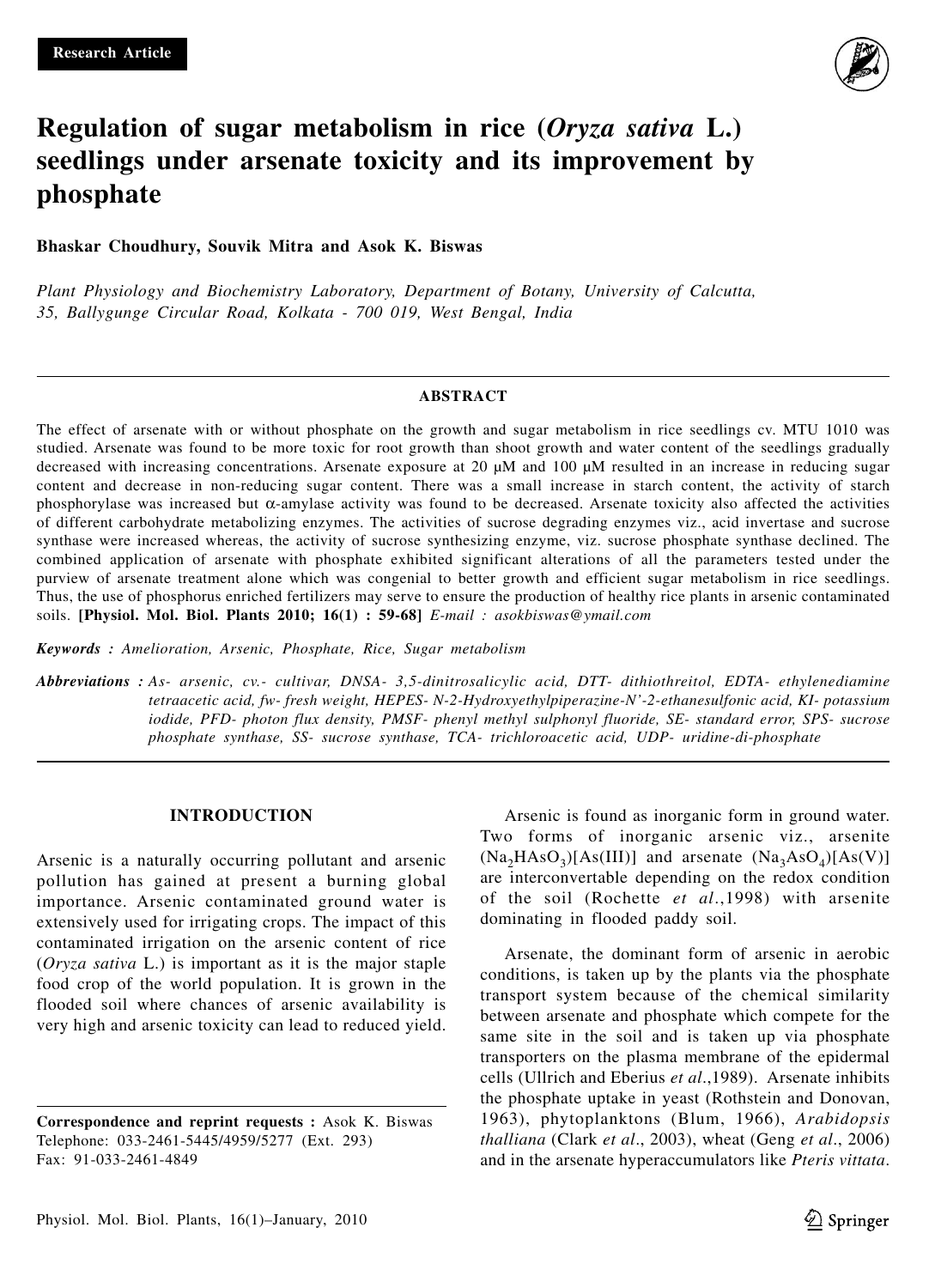Similarly, phosphate suppresses arsenate uptake in rice (Abedin *et al*., 2002) and arsenic tolerant plants like *Holcus lanatus, Cytisus striatus.*

Arsenate, after accumulation in plants, is converted to arsenite in presence of arsenate reductase (Rosen, 2002; Duan *et al*., 2005; Ellis *et al*., 2006; Dhankher *et al*., 2006). Arsenite reacts with sulphydryl groups (-SH) of enzymes and tissue proteins, leading to the inhibition of cellular function and death of the plant **(**Ullrich-Eberius *et al*., 1989).

Many environmental stressful conditions affect the process of sugar metabolism in growing plants leading to the accumulation of soluble sugar in the tissues. Accumulation of sugars under stress appears to contribute to osmoregulation and provides protection of biomolecules. Starch and sucrose are principal end products of photosynthesis. Starch accumulates in the leaves as a temporary reserve form of carbon and then stored in the cereal grains. Sucrose is the major form of translocated carbon (Zhou *et al*., 2002).

Major starch hydrolyzing enzymes present in plants are α-amylase and starch phosphorylase (Yang *et al*., 2001).  $\alpha$ -amylase produces D-glucose and oligosaccharide units from starch which provide the energy for the growth of shoots and roots. Starch phosphorylase degrades starch beginning at a nonreducing end by incorporating phosphate (Salisbury and Ross, 1991).

Sucrose phosphate synthase (SPS) catalyses the synthesis of sucrose in photosynthetic and nonphotosynthetic plant tissues (Geigenberger and Stitt, 1993). Sucrose synthase (SS) and acid invertase are involved in sucrose breakdown and play an important role in energy metabolism by metabolizing sucrose into diverse pathways relating to metabolic function of storage cells (Ranwala and Miller, 1998). Sucrose synthase is a cytosolic enzyme catalyzing sucrose breakdown *in vivo* (Geigenberger and Stitt, 1993). Invertase is the ubiquitous enzyme with different pH optima, acid invertase is located in the vacuoles and catalyzes hydrolysis of sucrose to glucose and fructose (Van den Ende *et al*., 2002). In cases of anoxia of rice plants, an increase in the activities of SS and SPS and in cold hardened winter oat plant an increase in invertase activity have been noticed (Livingston and Henson, 1998).

Therefore, the present investigation was undertaken to examine the effect of arsenate on the metabolic status of starch, sugars (both reducing and non-reducing) and

different sugar metabolizing enzymes in germinating rice seedlings. A combined application of arsenate with phosphate was tried to combat the serious problem of arsenic toxicity and to provide a possible method of arsenic tolerance.

# **MATERIALS AND METHODS**

## **Plant materials and arsenic treatments**

Rice (*Oryza sativa* L.) seeds cv. MTU 1010 obtained from the State Rice Research Station, Chinsurah, Hooghly, West Bengal were surface sterilized with  $HgCl<sub>2</sub>$  $(0.1 \%)$ , w/v) and washed thoroughly. About 50 seeds for each treatment were spread over in petridishes (φ 10cm) lined with filter papers containing either different concentrations of sodium arsenate  $(Na_2HAsO_4.7H_2O)$ only, purchased from *Loba-Chemie*, India or arsenate combined with potassium dihydrogen orthophosphate  $(KH<sub>2</sub>PO<sub>4</sub>)$  from *Merck*, India. The seeds were kept in dark and humid conditions for 48 h in a germinator at  $30 \pm 2$  °C, then exposed to 16 h photoperiod (260 µmol  $m<sup>2</sup>$  s<sup>-1</sup> PFD) for five days. The seedlings were harvested after ten days for the following studies. The above mentioned arsenate concentrations are comparable to soil conditions and environmentally relevant.

# **Morphological studies**

After ten days, arsenic induced damaging effects were observed and the relevant root lengths and shoot lengths of growing rice seedlings were measured. The seedlings were harvested, weighed in equal amount for each set and stored at -40  $\mathrm{^{\circ}C}$  for further biochemical studies.

# **Biomass measurement**

From each treatment, 10 seedlings were harvested and weighed. The roots and shoots of each set were separated and were allowed to dry in an oven at 70  $\rm{^oC}$  for 3 days and then at 100  $\mathrm{^{\circ}C}$  for 2 more days. After the stipulated period, dry weights were taken and the differences of fresh and dry weight (water content) between the treatment sets were observed.

# **Estimation of total soluble sugar**

The amount of total soluble sugar was estimated by phenol sulphuric acid reagent method (Dubois *et al.,* 1956). The shoot and root samples were homogenized with 80 % ethanol. The alcoholic extracts were centrifuged at 2000 rpm for 20 minutes. To 1.0 ml of supernatant, 0.05 ml of 5 % phenol solution and 98 % sulphuric acid were added. The mixtures were incubated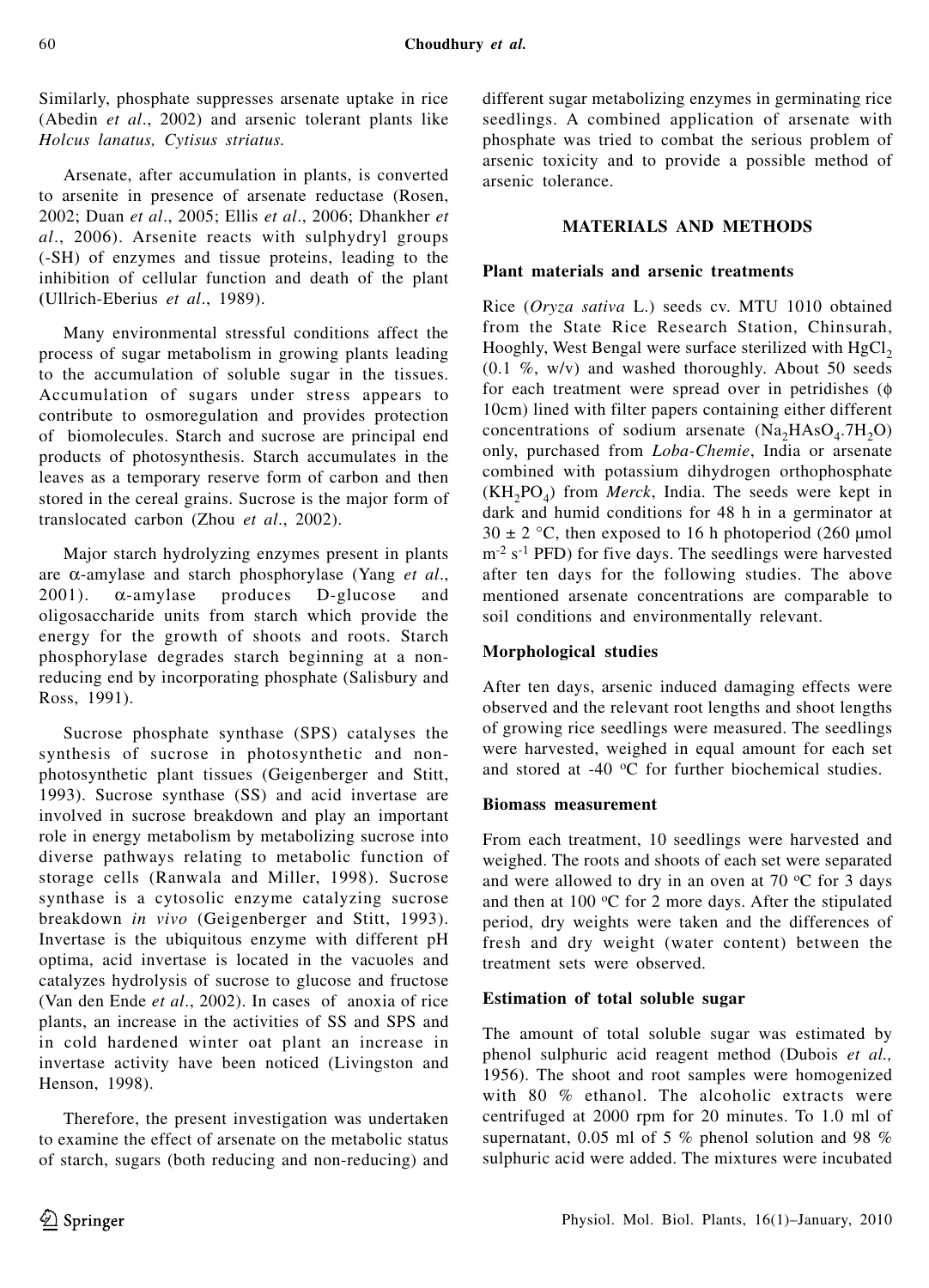in water bath at 30  $\mathrm{^{\circ}C}$  for 20 minutes. The OD values of the yellow orange colour were measured at 490 nm in Hitachi-2000 spectrophotometer. By using standard curve of glucose, the quantity of the total soluble sugar was calculated and expressed as mg  $g^{-1}$  fw.

## **Estimation of reducing and non-reducing sugar**

Estimation of reducing sugar was done by the method of Miller (1972). 1 gm of plant material was crushed with 80 % ethanol and centrifuged at 2000 rpm for 20 minutes. To 1.0 ml of alcoholic extract, DNSA reagent was added and boiled in water bath for 5 min. The absorbance was measured at 515 nm using Hitachi-2000 spectrophotometer. From a standard curve of glucose, the quantity of reducing sugar was calculated and expressed as mg  $g^{-1}$  fw. The amount of non-reducing sugar was measured by substracting the value of reducing sugar from the value of total soluble sugar.

# **Estimation of starch**

Estimation of starch was done by the method of McCready *et al.* (1950). The residual mass, obtained after centrifugation for the extraction of total soluble sugar was suspended in distilled water followed by the addition of perchloric acid. After stirring, the mixture was centrifuged at 2000 rpm for 20 minutes. The supernatant was collected and poured in conical flasks and the total volume was made upto 100 ml by adding distilled water for each set. Then 1.0 ml of filtrate from each set was taken and starch content measured following the same procedure as the total soluble sugar. Quantity of starch was calculated in terms of glucose and factor 0.9 was used to convert the values of glucose to starch. The quantity of starch was expressed in mg  $g^{-1}$  fw.

# **Assay of** α**-amylase activity**

 $\alpha$ -amylase activity was assayed followed by the method of Bush *et al.* (1989). The plant materials were homogenized in 0.1 M sodium acetate buffer (pH 4.8) containing 5μM cysteine and centrifuged at 10000 rpm and  $4 \, \text{°C}$  for 15 minutes. Supernatants were heated at 70  $^{\circ}$ C for 5 minutes in presence of 3mM CaCl<sub>2</sub>, which destroy the activity of β-amylase. The reaction mixture contained 0.1 M sodium acetate buffer (pH 4.8),  $1\%$ soluble starch in 0.15 M NaCl and enzyme extract to make the total volume of 4.0 ml. After incubation at 30  $\rm{^{0}C}$  for 5 minutes, the reaction was terminated with the addition of 6 M HCl. 1.0 ml aliquots were transferred to a conical flask followed by the addition of 0.5 ml of IKI solution (0.2  $%$  I<sub>2</sub> in 2  $%$  KI). Volume was finally

made upto 25 ml with distilled water and absorbance was measured at 660 nm. Enzyme activity is expressed as μg of starch hydrolyzed  $g^{-1}$  fw. min<sup>-1</sup>.

## **Assay of acid invertase activity**

Acid invertase was assayed according to Borkowska and Szczerba (1991). Root and shoot samples were homogenized in 10mM sodium acetate buffer (pH 4.6) containing  $3.3 \text{mM}$  MgCl<sub>2</sub>, 1mM EDTA, and 1mM PMSF. The homogenates were centrifuged at 10000 rpm and 4 0C for 20 minutes. The assay mixture contained 10 mM sodium acetate buffer (pH 4.6), 0.4 M sucrose, and enzyme extract to make the total volume upto 1.0 ml. After incubation at 30  $\rm{^0C}$  for 30 minutes, the reaction was terminated with the addition of 0.5 M  $\text{Na}_2\text{HPO}_4$ . The resulting reducing sugars were estimated by Nelson-Somogyi method (Nelson, 1944; Somogyi, 1945)**.** Invertase activity was expressed as nmol sucrose hydrolysed  $g^{-1}$  fw. min<sup>-1</sup>.

# **Assay of starch phosphorylase activity**

For determination of starch phosphorylase activity (Dubey and Singh, 1999), plant materials from each treatment were homogenized in 50mM citrate buffer (pH 6.0) containing 1mM EDTA, 5mM β-mercaptoethanol and 1mM PMSF and centrifuged at 10000 rpm for 20 minutes at 4  $^0C$ . The assay mixture contained 50 mM citrate buffer (pH 6.0), 5 % soluble starch (w/v),  $0.1 \text{mM}$ glucose-1-phosphate and enzyme extract to make the total volume upto 4.0 ml. The reaction was stopped after 10 minutes by adding 5 % TCA. The mixture was centrifuged and phosphorus content in the supernatant was estimated following the method of Fiske and Subbarow (1925). The enzyme activity was calculated as nmol of  $P_i$  liberated  $g^{-1}$  fw. min<sup>-1</sup>.

# **Assay of sucrose synthase (SS) and sucrose phosphate synthase (SPS) activity**

For the assay of sucrose phosphate synthase (SPS) and sucrose synthase (SS), the respective tissues were extracted following the method of Hubbard *et al*. (1989) and assayed according to Miron and Schaffer (1991). Plant samples were extracted in 50 mM HEPES-NaOH buffer (pH 7.5) containing 5mM MgCl<sub>2</sub>, 1mM EDTA, 2.5mM DTT and 0.05 % (v/v) Triton X-100, at 4  $^{0}C$ , centrifuged at 10000 rpm and  $4 \degree C$  for 10 minutes. Assay mixture for SPS contained 50 mM HEPES-NaOH buffer (pH  $7.5$ ),  $15 \text{mM}$  MgCl<sub>2</sub>,  $25 \text{mM}$  fructose-6-phosphate, 25mM glucose-6-phosphate, 25 mM UDP-glucose and enzyme extract. Mixtures were incubated for 30 min at 37 ºC and reaction was terminated with the addition of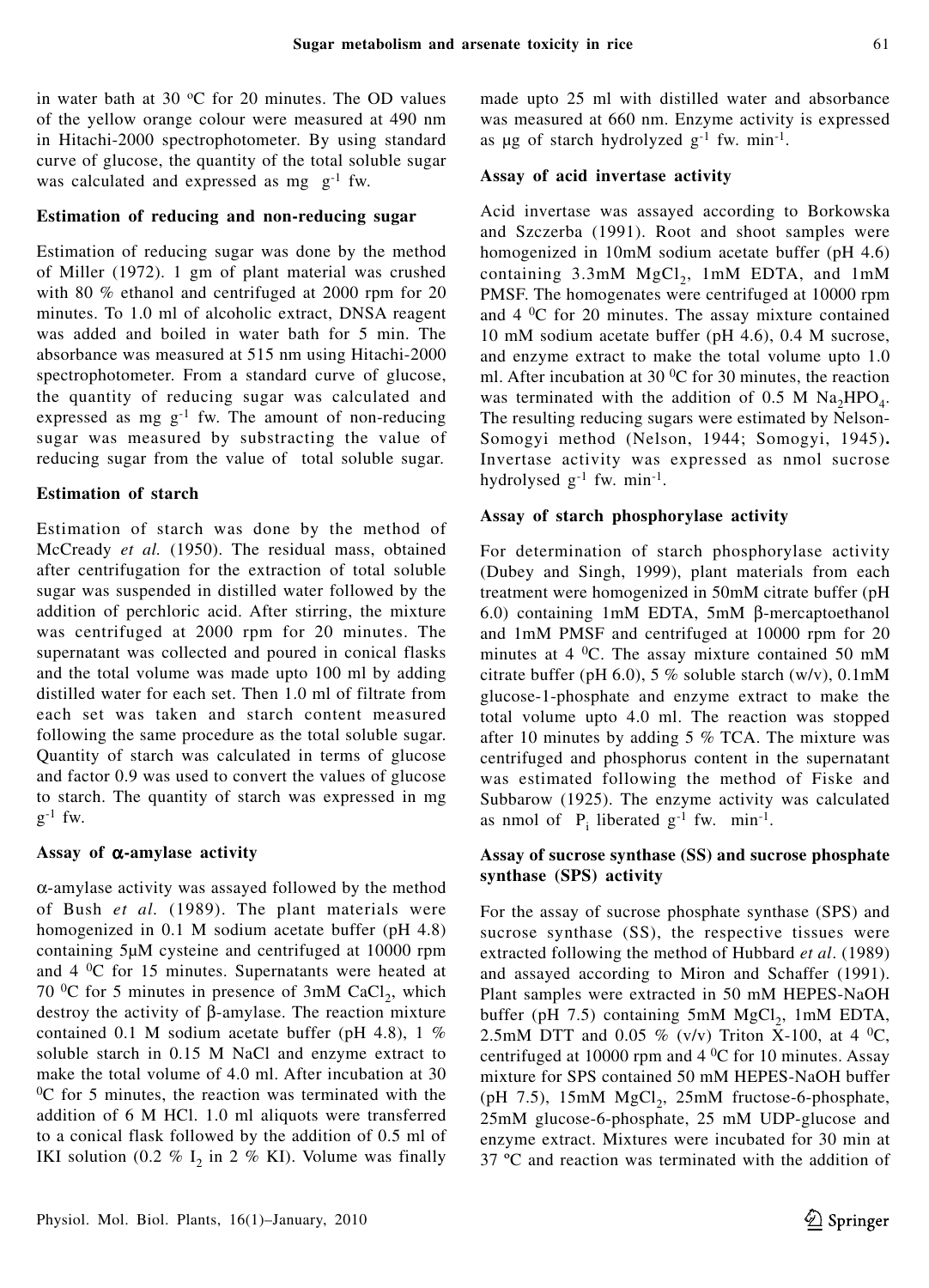30 % KOH. The reaction mixture for SS assay was similar to SPS assay but it contained 25 mM fructose instead of fructose-6-phosphate and was devoid of glucose-6-phosphate. The sucrose hydrolysed during SS catalyzed reaction and sucrose formed during SPS catalyzed reaction were estimated according to Vassey *et al.* (1991). The enzyme activities were expressed as nmol sucrose hydrolysed or formed g-1 fw. min-1 respectively.

## **Statistical analysis**

The experiments were carried out in a completely randomized design (CRD) with five replicates; each replica comprising a single petridish containing an average of 50 seeds. The data and significant differences among the mean values were compared by descriptive statistics  $(\pm$  SE).

#### **RESULTS**

# **Effect of arsenate and phosphate on the water content of rice seedlings**

Arsenic toxicity adversely affected the water content of ten days old rice seedlings. The water content in both roots and shoots decreased significantly with increasing arsenate treatment (Table 1). The water content of roots was markedly decreased by 7 % and 42 % at 20 μM and 100 μM arsenate treatment respectively compared

to water control whereas, phosphate application along with same level of arsenate was found to exhibit increased water content of root by 13 % and 82 % with respect to seedlings having only arsenic treatment (Table 1).

Shoot water content (stem plus leaf) decreased with increasing arsenic treatment especially in 100μM concentration. There was about 5 % and 19 % decreased water content at 20 μM and 100 μM arsenate treatment respectively in comparison with water control. Contrarily, by joint application of phosphate and arsenate, the water of shoot was increased, on an average, by about 20 % (Table 1).

# **Effect of arsenate and phosphate on the starch and sugar content**

#### *Starch*

The 10 days old arsenate treated rice seedlings showed a little higher level of starch contents as compared with the water control. In shoot, 20 μM and 100 μM arsenate treatments led to about 4 % and 6 % increment of starch content respectively, while in root, the rate of increase of starch contents were about 2 % and 7 % respectively. When 20 μM and 100 μM arsenic treatment sets were treated with 2 mM phosphate, the starch content decreased in shoot, the amount of decrease being 7 %, on an average, whereas, root starch content changed but little (Table 2).

Table 1. Effect of arsenate  $(Na_2HAsO_4.7H_2O)$  and phosphate  $(KH_2PO_4)$  applied either singly or in combination on the **growth and water contents in root and shoot of rice (cv. MTU 1010) seedlings. The data were recorded from ten days old rice seedlings.**

| <b>Treatments</b>   | <b>Seedling Length</b><br>(cm) |                 |                  | <b>Water Content</b><br>(mg water $g^{-1}$ fresh tissue) |  |
|---------------------|--------------------------------|-----------------|------------------|----------------------------------------------------------|--|
|                     | Root                           | <b>Shoot</b>    | Root             | <b>Shoot</b>                                             |  |
| Control             | $5.54 \pm 1.01$                | $7.32 \pm 0.41$ | $843.0 \pm 0.21$ | $804.5 \pm 0.45$                                         |  |
| Arsenate $(\mu M)$  |                                |                 |                  |                                                          |  |
| 20.0                | $5.36 \pm 0.94$                | $7.16 \pm 0.22$ | $785.0 \pm 0.16$ | $761.5 \pm 0.31$                                         |  |
| 100.0               | $0.98 \pm 0.06$                | $3.44 \pm 0.25$ | $488.0 \pm 0.14$ | $654.0 \pm 0.21$                                         |  |
| Phosphate (2mM)     | $8.00 \pm 0.16$                | $9.56 \pm 0.89$ | $928.0 \pm 0.18$ | $905.0 \pm 0.22$                                         |  |
| +Arsenate $(\mu M)$ |                                |                 |                  |                                                          |  |
| 20.0                | $7.60 \pm 0.17$                | $8.50 \pm 0.26$ | $886.0 \pm 0.09$ | $830.0 \pm 0.16$                                         |  |
| 100.0               | $5.00 \pm 0.88$                | $7.80 \pm 0.38$ | $891.0 \pm 0.14$ | $825.0 \pm 0.24$                                         |  |

The values are means of 5 replicates  $\pm$  SE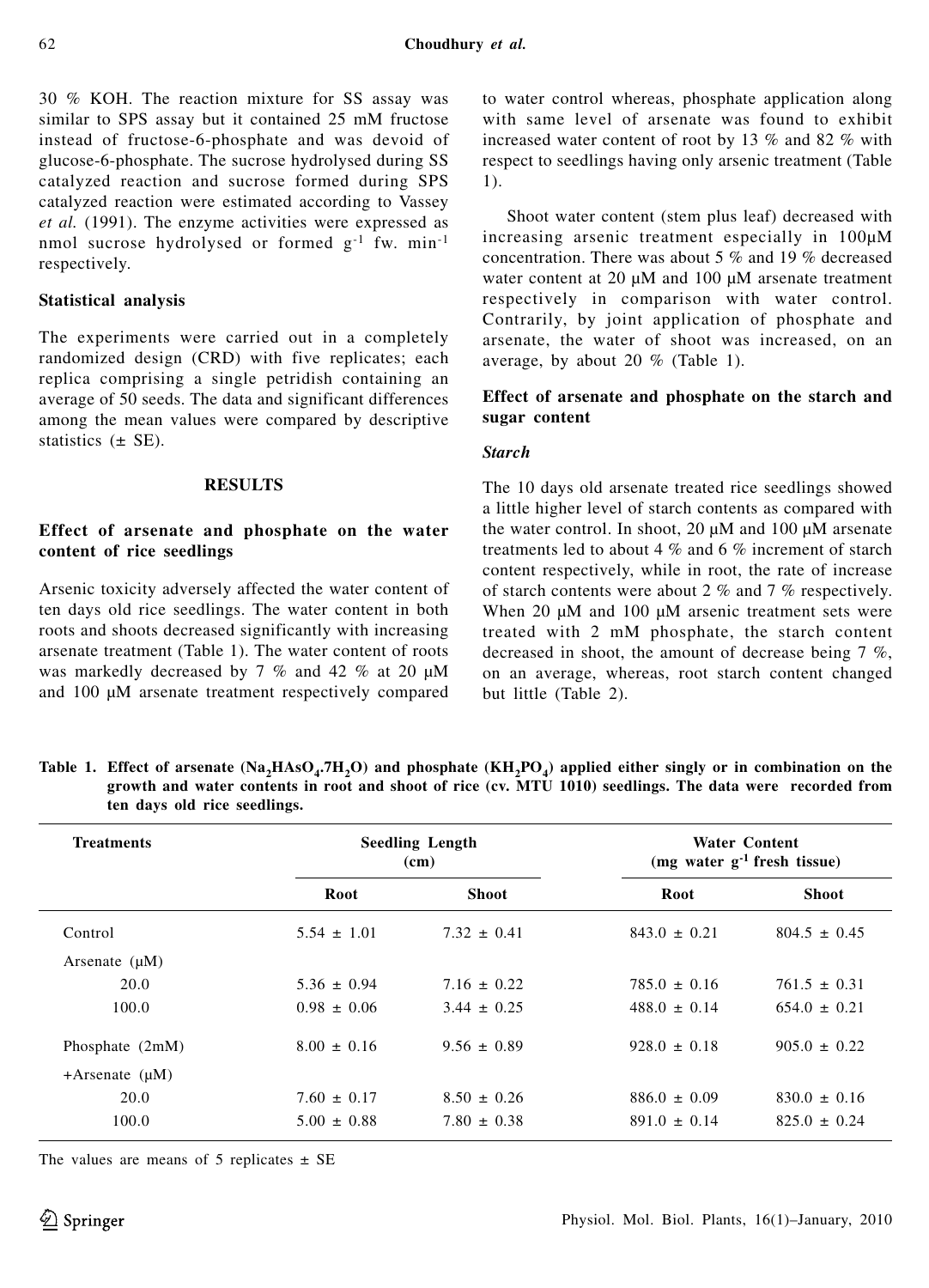## *Reducing sugar*

The amount of reducing sugar in root was found to be decreased by arsenate treatment from water control. In 20μM and 100μM arsenate treated sets about 66 % and 74 % decrease in reducing sugar contents of roots were noticed respectively but 2 mM phosphate treatment along with 20 μM and 100 μM arsenate led to dramatic increase by about 5 to 6 times. This trend was opposite in case of shoots, where 20 μM and 100 μM arsenate treatment alone could induce 120 % and 132 % increase in reducing sugar contents which were also maintained at higher levels in the phosphate plus arsenate treated seedlings (Table 2).

#### *Non-reducing sugar*

In both shoot and root, the amount of non-reducing sugar content was found to be decreased with higher concentrations of arsenate. In root, at 20 μM and 100 μM arsenate treated seedlings, about 30 % and 40 % decrease in non-reducing sugar contents were observed from water control whereas, phosphate treatment along with arsenate led to 15 % and 33 % increase in nonreducing sugar contents than seedlings receiving only arsenate. Likewise, in shoots, the non-reducing sugar content was found to be decreased by 55 % and 57 % at 20 μM and 100 μM arsenate treatment respectively. By joint application of phosphate along with arsenate the amount of non-reducing sugar could be raised to an elevated level (Table 2).

## **Effect of arsenate and phosphate on sucrose degrading enzyme activities**

## *Sucrose synthase*

The toxic effect of arsenate on ten days old rice seedlings showed increased activity of sucrose synthase in both root and shoot. The activity was a little increased by 5 % and 10 % in roots at 20 μM and 100 μM arsenate treatments respectively while in shoots, about 14 % and 28 % increase in enzyme activity was recorded under same concentrations of arsenate (Fig. 2A). When the



**Fig. 1.** Effect of arsenate  $(Na_2HAsO_4.7H_2O)$  and phosphate  $(KH, PO<sub>A</sub>)$  applied either singly or in combination on relative root and shoot length of ten days old rice (cv. MTU 1010) seedlings.

| Table 2. Effect of arsenate $(Na_2HASO_4.7H_2O)$ and phosphate $(KH_2PO_4)$ applied either singly or in combination on the |  |  |  |  |  |
|----------------------------------------------------------------------------------------------------------------------------|--|--|--|--|--|
| sugar and starch contents in root and shoot of rice (cv. MTU 1010) seedlings. The data were recorded from                  |  |  |  |  |  |
| ten days old rice seedlings.                                                                                               |  |  |  |  |  |

| <b>Treatments</b>       | Sugar and starch content $(mg g-1)$ fresh tissue) |                 |                |                |                 |                 |  |  |
|-------------------------|---------------------------------------------------|-----------------|----------------|----------------|-----------------|-----------------|--|--|
|                         | Reducing                                          |                 | Non-Reducing   |                | <b>Starch</b>   |                 |  |  |
|                         | Root                                              | Shoot           | Root           | <b>Shoot</b>   | Root            | Shoot           |  |  |
| Control                 | $5.4 \pm 0.04$                                    | $5.0 \pm 0.01$  | $8.6 \pm 0.06$ | $9.4 \pm 0.04$ | $108.0 \pm 1.3$ | $122.4 \pm 1.0$ |  |  |
| Arsenate $(\mu M)$      |                                                   |                 |                |                |                 |                 |  |  |
| 20.0                    | $1.8 \pm 0.05$                                    | $11.0 \pm 0.03$ | $6.0 \pm 0.01$ | $4.2 \pm 0.02$ | $109.8 \pm 1.8$ | $127.8 \pm 1.4$ |  |  |
| 100.0                   | $1.4 \pm 0.01$                                    | $11.6 \pm 0.04$ | $5.2 \pm 0.03$ | $4.0 \pm 0.02$ | $115.2 \pm 1.0$ | $129.6 \pm 1.8$ |  |  |
| Phosphate (2mM)         | $11.4 \pm 0.02$                                   | $7.0 \pm 0.01$  | $6.0 \pm 0.02$ | $7.8 \pm 0.01$ | $100.8 \pm 2.1$ | $126.0 \pm 2.3$ |  |  |
| $+$ Arsenate ( $\mu$ M) |                                                   |                 |                |                |                 |                 |  |  |
| 20.0                    | $8.7 \pm 0.01$                                    | $8.8 \pm 0.01$  | $6.9 \pm 0.01$ | $5.6 \pm 0.02$ | $111.6 \pm 2.5$ | $118.8 \pm 1.9$ |  |  |
| 100.0                   | $8.1 \pm 0.02$                                    | $10.2 \pm 0.03$ | $6.9 \pm 0.01$ | $4.2 \pm 0.01$ | $115.2 \pm 2.0$ | $120.6 \pm 2.0$ |  |  |

The values are means of 5 replicates  $\pm$  SE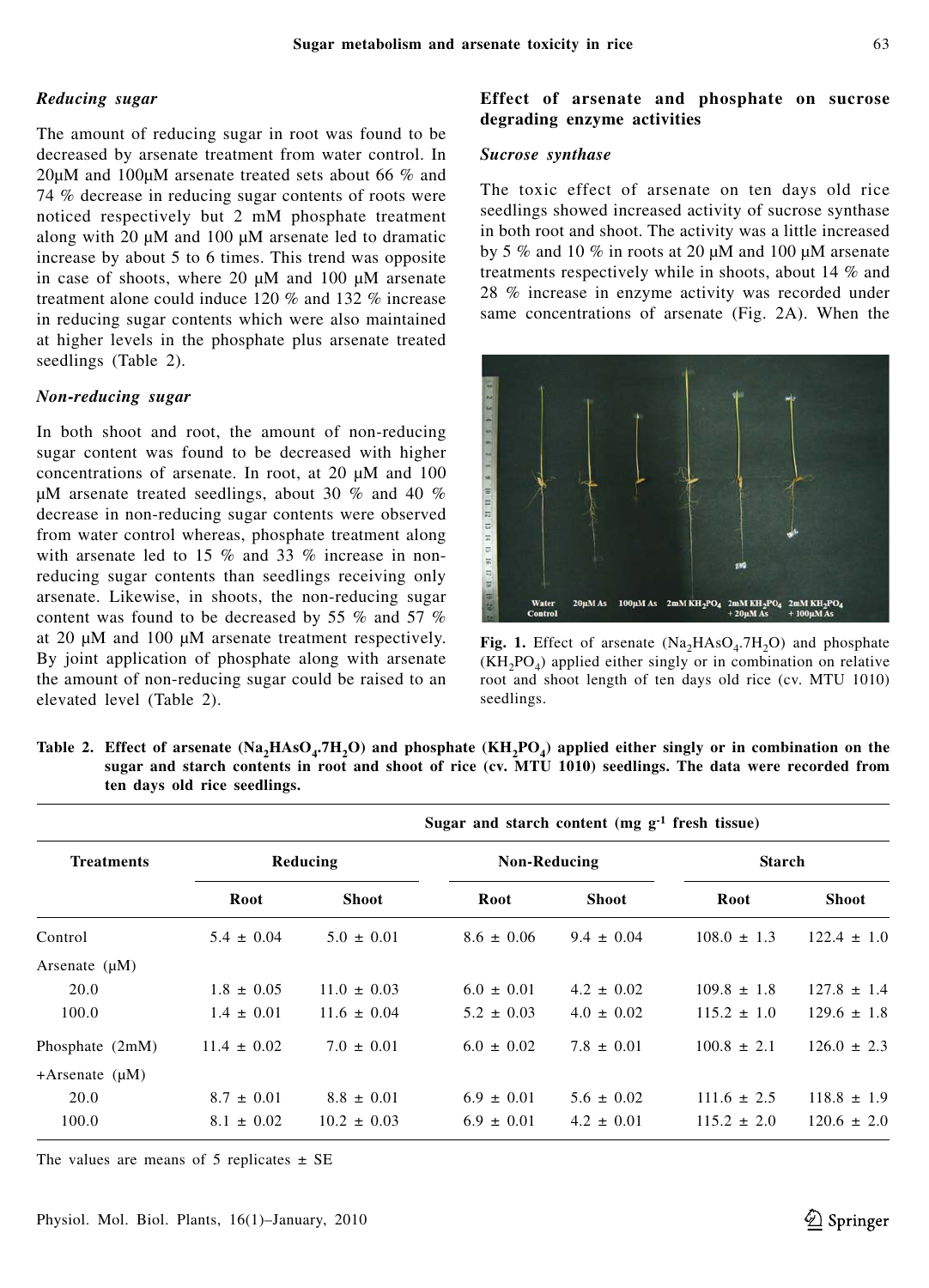

**Fig. 2.** Effect of arsenate (Na<sub>2</sub>HAsO<sub>4</sub>.7H<sub>2</sub>O) and phosphate (KH<sub>2</sub>PO<sub>4</sub>) applied either singly or in combination on the activities of sucrose synthase (SS) [A] and acid invertase [B] of ten days old rice (cv. MTU 1010) seedlings. Each data point expressed as the mean  $\pm$  SE (n=5).  $\blacksquare$ - As (Root);  $\blacktriangle$  - As (Shoot);  $\square$ - As+PO<sub>4</sub> (Root);  $\Delta$ - As+PO<sub>4</sub> (Shoot).

seedlings were treated with 2 mM phosphate along with same doses of arsenate, the sucrose synthase activity was found to be decreased in shoots by about 21 % and 34 % whereas in roots, the SS activity was increased upto 18 % and 7 % in 20  $\mu$ M and 100  $\mu$ M arsenate treatments along with phosphate respectively (Fig. 2A).

## *Acid invertase*

In this rice cultivar, a little increase in acid invertase activity was observed in response to 20 μM and 100 μM arsenate in shoots, which were 6 % and 14 % respectively over water control. But in root, acid invertase activity was decreased by about 30 % and 55 % at 20 μM and 100 μM arsenate treatments respectively (Fig. 2B). By phosphate application along with 20 μM and 100 μM arsenate treatments, the amount of inhibition caused by arsenate alone was reduced to about 8 % and 10 % respectively in shoots whereas, in roots there was 28 % increment in enzyme activity when 100 μM arsenate was combined with phosphate (Fig. 2B).

## **Effect of arsenate and phosphate on sucrose synthesizing enzyme activity**

#### *Sucrose phosphate synthase*

The activity of sucrose phosphate synthase was found to be decreased in both roots and shoots on arsenate exposure in ten days old rice seedlings. In roots, about 19 % and 26 % decrease in enzyme activity was recorded at 20 μM and 100 μM arsenate treatments respectively while in shoots, the enzyme activity was decreased by about 17 % and 31 % from water control at the same levels of arsenate treatments (Fig. 3). On the contrary, the phosphate application along with 20 μM and 100 μM arsenate treatments led to decrease in



**Fig. 3.** Effect of arsenate  $(Na_2HAsO_4.7H_2O)$  and phosphate  $(KH_2PO_4)$  applied either singly or in combination on the activity of sucrose phosphates synthase (SPS) of ten days old rice (cv. MTU 1010) seedlings. Each data point expressed as the mean  $\pm$  SE (n=5).  $\blacksquare$ - As (Root);  $\blacktriangle$ - As (Shoot);  $\square$ - $As+PO_4$  (Root);  $\Delta$ - As+PO<sub>4</sub> (Shoot).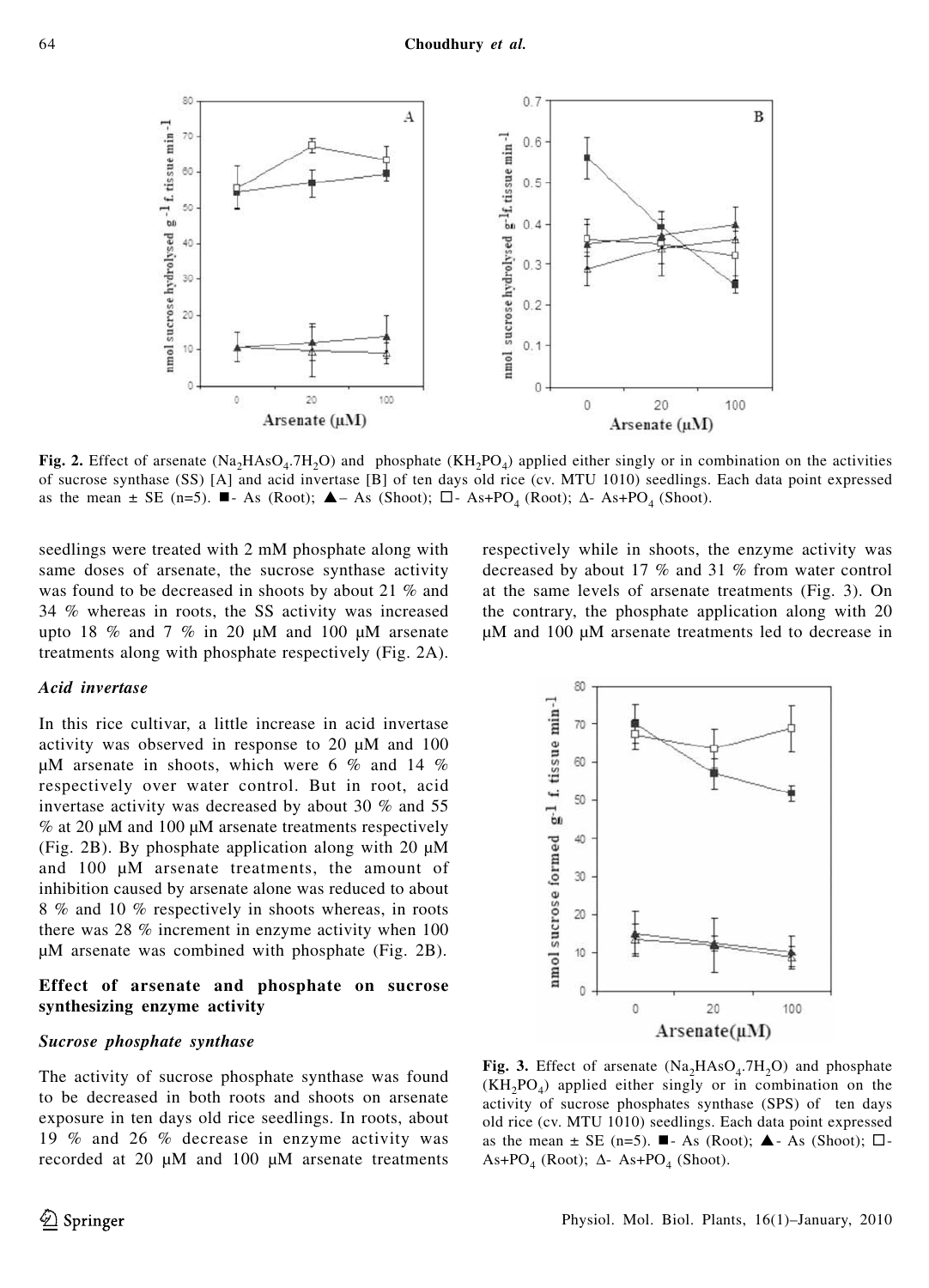enzyme activity to about 3 % and 15 % respectively in shoots. In roots, the SPS activity was found to be increased by about 12 % and 33 % when 20 μM and 100 μM arsenate were combined with phosphate (Fig.3).

## **Effect of arsenate and phosphate on starch hydrolyzing enzymes activities**

## *Starch phosphorylase*

Rice seedlings showed increased activity of starch phosphorylase in both roots and shoots due to arsenate toxicity after ten days. In roots, about 8 % and 33 % increase in starch phosphorylase activity was observed in 20 μM and 100 μM treatments respectively, while in shoots, about 12 % and 20 % increase in enzyme activity was found in respect of water control (Fig. 4A). When the seedlings were treated with 2 mM phosphate along with the same concentrations of arsenate, variable results in enzyme activity were found. In roots, phosphate with 20 μM arsenate treatment exhibit no change in enzyme activity but the activity was increased up to 13 % with 100 μM arsenate alone. In shoots, phosphate application combined with arsenate also caused changes in enzyme activity and that was about 9 % increase in 20 μM arsenate and about 8 % decrease in 100 μM arsenate treatments along with phosphate respectively (Fig. 4A).

## <sup>α</sup>*-amylase*

0.74

0.72

0.70

0.68 0.66 A

In both shoot and root, the activity of  $\alpha$ -amylase was

found to be decreased with higher concentrations of arsenate. In root of 20 μM and 100 μM arsenate treated seedlings, about 38 % and 50 % decrease in enzyme activity were observed from water control (Fig. 4B) whereas, in phosphate treatment along with arsenate increased level in  $\alpha$ -amylase activity and variable amounts of relief of inhibition caused by arsenate alone were obtained. In shoots, the enzyme activity was found to be decreased by 44  $\%$  and 72  $\%$  at 20  $\mu$ M and 100 μM arsenate treatments respectively. By joint application of arsenate along with phosphate, the arsenic induced inhibition was partially relieved (Fig. 4B).

#### **DISCUSSION**

## **Effect of arsenate and phosphate on the growth of seedlings**

Arsenate exposure significantly altered the normal growth and development of rice seedlings. The reduction of both root and shoot lengths was observed with increasing concentrations of arsenate. The rate of reduction in root length was much more prominent than the shoot length. Under 100 μM of arsenate treatment, the root was found to be completely damaged with browning of the tissues. Several workers reported the reduction of root length in different plant materials due to arsenate toxicity (Sneller *et al*., 1999; Hartley-Whitaker *et al*., 2001). In our study, the effect was found to be ameliorated by the application of phosphate along



 $\overline{A}$ 

140

120

100

of starch phosphorylase [A] and alpha- amylase [B] of ten days old rice (cv. MTU 1010) seedlings. Each data point expressed as the mean  $\pm$  SE (n=5).  $\blacksquare$ - As (Root);  $\blacktriangle$ - As (Shoot);  $\square$ - As+PO<sub>4</sub> (Root);  $\Delta$ - As+PO<sub>4</sub> (Shoot).

B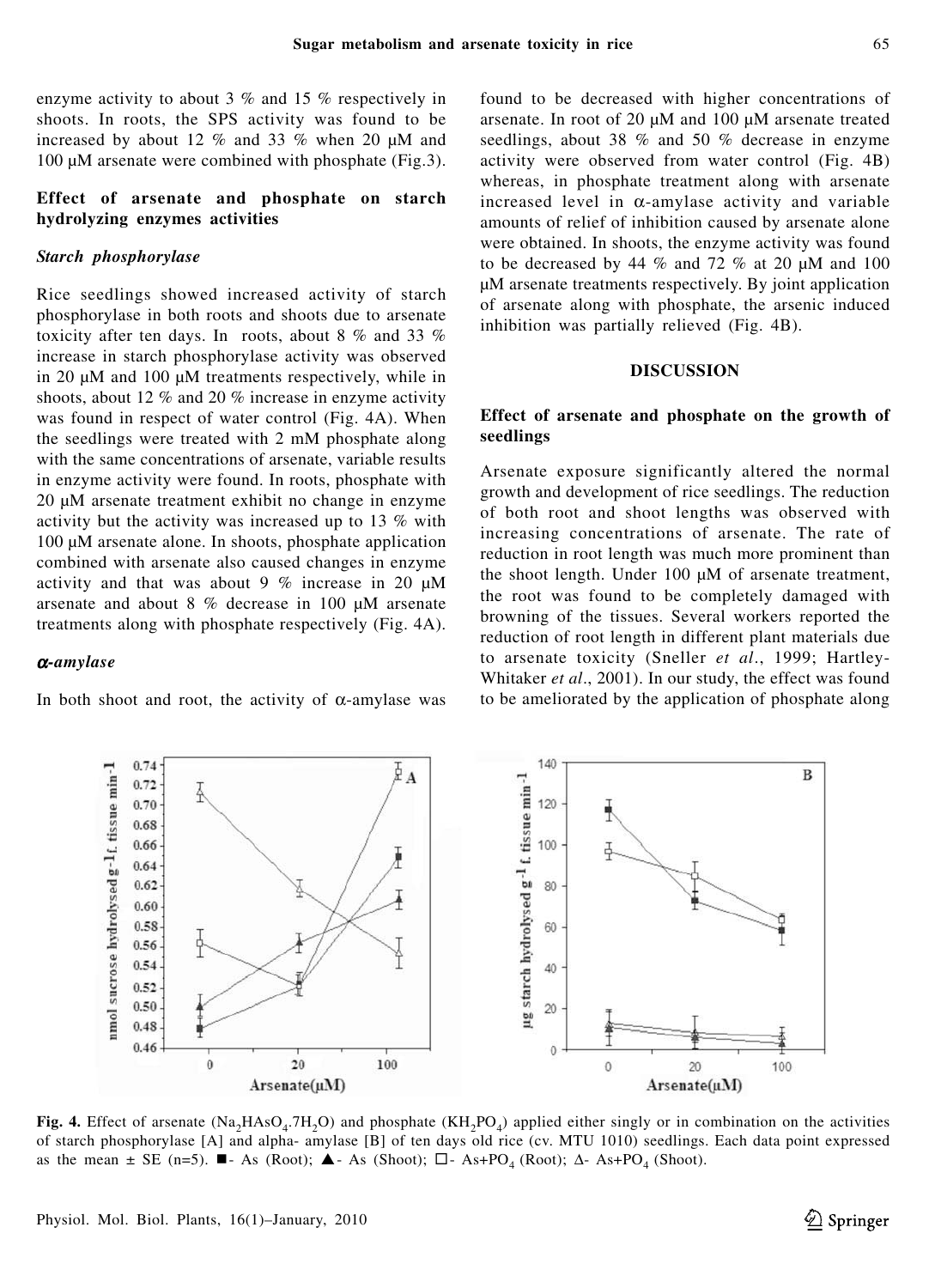with arsenate. Arsenate exposure also affected water contents of root and shoot, with a large scale reduction by increasing arsenate concentrations. The loss of water contents can be recovered both in roots and shoots with the addition of phosphate along with arsenate.

# **Effect of arsenate and phosphate on carbohydrate metabolism**

The rate of transport of photosynthates into individual sink organ is an important component of growth and development of plant organs and it is a criterion deciding crop productivity as they contribute to major part of the dry matter of plant. Photosynthetically fixed carbon is ultimately converted to sucrose and starch in the photosynthetic cells. During photosynthesis, starch is formed as a temporary storage form of fixed carbon and is deposited as starch granules in the chloroplast and finally stored in the cereal grains. Sucrose is transported to different organs and is used for various metabolic activities of the seedlings.

The present results indicate the increase of soluble reducing sugar and decrease of non-reducing sugar with increasing concentrations of arsenate. The accumulation of higher level of sugars in arsenate stressed rice plant (mainly in shoots) may provide an adaptive mechanism in maintaining the favourable osmotic potential and in protecting the biomolecules and membranes from dehydration (Hayashi *et al*., 1997; Sinniah *et al*., 1998). Increased levels of soluble sugar have been reported to be increased under salinity (Dubey, 1997), water-stress (Foyer *et al*., 1998) and chilling effect (Hurry *et al*., 1995).

Sucrose phosphate synthase (SPS) is the major enzyme which catalyses the synthesis of sucrose phosphate during the last step of dark  $CO<sub>2</sub>$  fixation in photosynthetic and non-photosynthetic plant tissues (Geigenberger and Stitt, 1993) and is an important control point in biosynthesis of sucrose (Stitt *et al.,* 1987; Krause *et al.,*1998). Prolonged water stress limits the SPS activity and photosynthesis in leaves of mungbean, whereas in spinach leaves stimulation of SPS activity was observed (Quick *et al.,* 1989). The activity of SPS is also induced under low temperature and osmotic stress (Krause *et al.,* 1998). The present study, however, reveals the decreased activity of SPS with increasing arsenate concentration that finds support in the decrease in non-reducing sugar like sucrose as reported earlier. But phosphate treatment is found to ameliorate the deleterious effect of arsenic on SPS activity along with the increase of sucrose content in rice seedlings.

Sucrose synthase (SS) and acid invertase are involved in the breakdown of sucrose and play an important role in energy metabolism by metabolizing sucrose into diverse pathways relating to metabolic function of storage cells (Pfeiffer and Kutschera, 1996; Ranwala and Miller, 1998). Sucrose synthase is a cytosolic enzyme that catalyzes sucrose breakdown *in vivo* (Geigenberger and Stitt, 1993). Acid invertase is located in the vacuoles and catalyzes hydrolysis of sucrose to glucose and fructose (Van den Ende *et al.*, 2002). These enzymes play an important role in phloem loading and unloading by maintaining sucrose concentration gradient (Lohaus *et al.,* 1995). Young leaves of growing plants are sinks for sucrose and possess high activities of both the enzymes (Witt, 1989). During anoxia of rice plants, there is an increase in the activities of SS and in cold hardened winter oat plant an increase in invertase activity was noticed (Livingston and Henson, 1998). The results of the present study of increase in acid invertase activity (mainly in shoots) and SS activity is found to be parallel with the increased level of reducing sugar and decreasing level of non-reducing sugar content. But due to phosphate treatment along with arsenate, the activity was found to be reversed which may cause an increase in sucrose contents in stressed condition. It has been noticed in the present study that among the sucrose hydrolyzing enzymes, the activity of sucrose synthase was more pronounced than the acid invertase activity.

Major starch hydrolyzing enzymes present in plants are α-amylase and starch phosphorylase (Yang *et al.,* 2001). α-amylase catalyzes breakdown of starch producing D-glucose and oligosaccharide units which provide the energy for the growth of shoots and roots. Starch phosphorylase is another starch degrading enzyme which catalyzes reversible phosphorylation of α**-**glucans producing glucose-1-phosphate and degrades starch beginning at a non-reducing end by incorporating phosphate (Salisbury and Ross, 1991). The present result shows the increase in starch phosphorylase activity and decrease in α-amylase activity under increased concentrations of arsenate treatment. The result also indicates that increase in starch phosphorylase activity does not affect the starch content but it is mainly controlled by  $\alpha$ -amylase activity. But the activities of these enzymes may be reversed with the application of phosphate along with arsenate. This causes increase in α-amylase activity but the level of starch contents was found to be almost constant or below the highest value caused to arsenate treatment. Although there was decrease in  $\alpha$ -amylase and sucrose phosphate synthase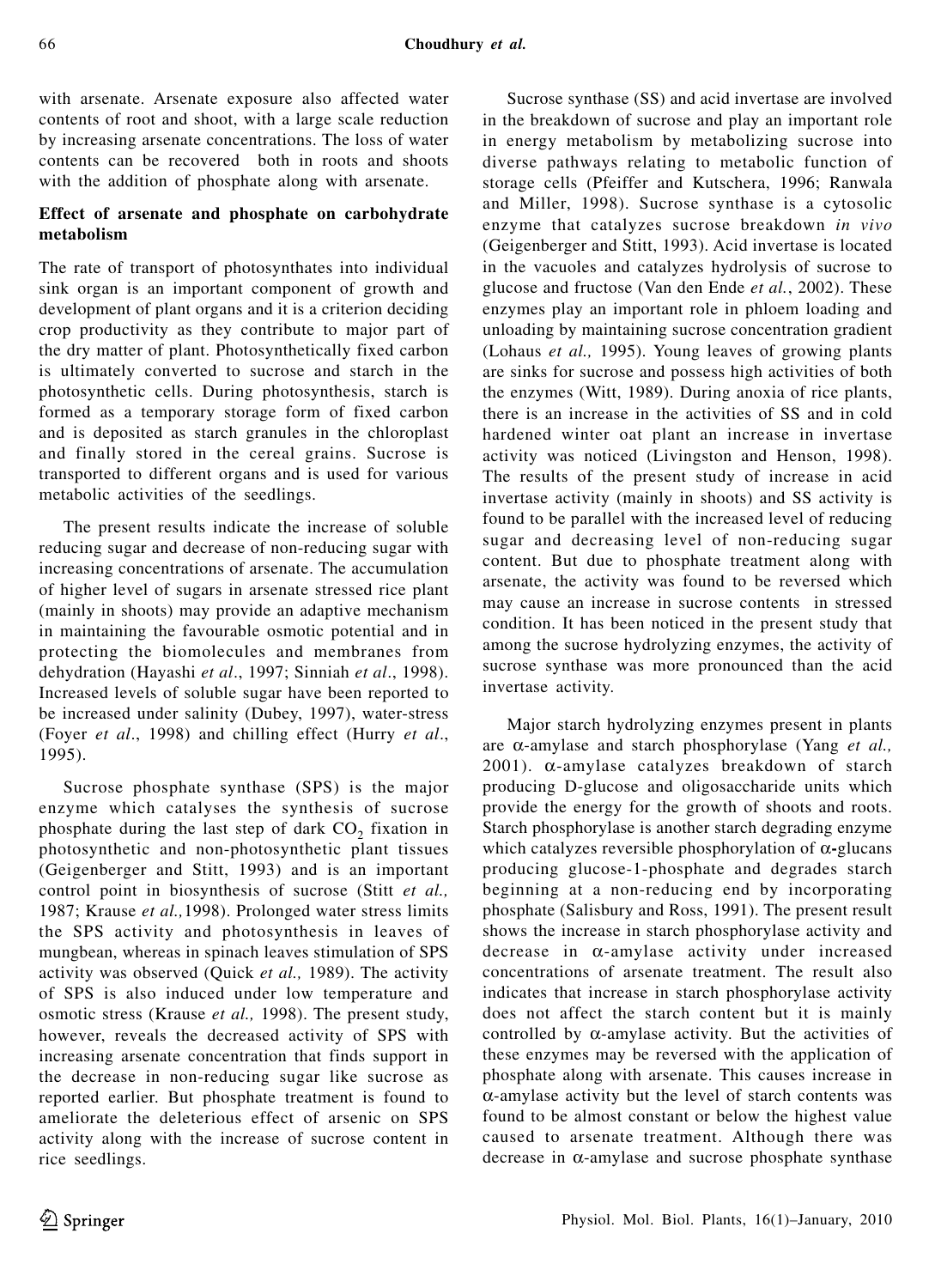activity which may cause impairment in carbohydrate metabolism, increased activity of sucrose degrading enzymes may have the beneficial role in adaptation under arsenate stressed environment.

From the present study, it is evident that there is an increase of soluble reducing sugar and decrease of nonreducing sugar content in arsenic stressed rice seedlings. The alteration of carbohydrate level and inhibition in activities of some major enzymes involved in carbohydrate metabolism under arsenate stress condition may impair the growth and metabolism of the rice seedlings which was relevant from the morphological data as well as from the measurement of water contents of seedlings. Previously, contents of soluble sugar have been reported to be increased under salinity (Dubey, 1997), water-stress (Foyer *et al.,* 1998) and chilling effect (Hurry *et al*., 1995).

Increase in reducing sugar contents due to arsenate treatment is supported by the increased activity of reducing sugar forming enzymes, acid invertase and sucrose synthase. Decreased level of non-reducing sugar content is also accompanied by lower activity of sucrose phosphate synthase. Increase in starch phosphorylase activity is relevant to the result of little increment of starch content. Increase in reducing sugar and starch content may provide an adaptive mechanism to maintain a favourable osmotic condition and to protect the membrane and biomolecules. Soluble sugar serves to allow the plants to maximize sufficient carbohydrate storage reserve to support basal metabolism specially as respiratory substrate under stressed environment (Hurry *et al.,* 1995; Dubey and Singh, 1999). Thus, increase in the activities of sucrose degrading enzymes may be beneficial to combat the effects of arsenic stress.

Arsenate is analogous to phosphate, therefore, external phosphate treatment may overcome the detrimental effect of arsenic which is relevant from the morphological and biochemical study. The application of phosphate simultaneously with arsenate ameliorate to some extent the damaging effect caused by arsenic toxicity. Therefore, the use of phosphate enriched fertilizers in arsenic contaminated soils may improve the health with better sugar metabolizing activity as well as production of rice plants, but the concentration of phosphorus in fertilizers should be carefully considered (Gunes *et al*., 2008).

#### **ACKNOWLEDGMENTS**

This study was supported financially by a research grant

from the University Grants Commission, New Delhi. The authors are grateful to Dr. S. Mukherji, Professor of Botany (Retd.), University of Calcutta for his valuable comments during preparation of the manuscript.

#### **REFERENCES**

- Abedin MJ, Feldmann J and Meharg AA (2002) Uptake kinetics of arsenic species in rice plants. *Plant Physiol.* 128: 1120-1128.
- Blum JJ (1966) Phosphate uptake by phosphate-starved *Euglena*. *J. Gen. Physiol*. 49: 125-137.
- Borkowska B and Szczerba J (1991) Influence of different carbon sources on invertase activity and growth of sourcherry (*Prunus cerasus* L.) shoot cultures. *J. Exp. Bot*. 42: 911-915.
- Bush DS, Biswas AK and Jones RL (1989) Gibberellic acid stimulate Ca2+ accumulation in barley aleurone endoplasmic reticulum. Calcium transport and steady state levels. *Planta* 178: 411-420.
- Clark GT, Dunlop J and Phung HT (2003) Phosphate absorption by *Arabidopsis thaliana*: interactions between phosphorus status and inhibition by arsenate. *Aust. J. Plant Physiol*. 27: 959-965.
- Dhankher OP, Rosen BP, McKinney EC and Meagher RB (2006) Hyperaccumulation of arsenic in the shoots of *Arabidopsis* silenced for arsenate reductase. *Proceedings of the National Academy of Sciences* 103(14): 5413- 5418.
- Duan GL, Zhu YG, Tong YP, Cai, C and Kneer R (2005) Characterization of arsenate reductase in the extract of roots and fronds of Chinese brake fern, an arsenic hyperaccumulator. *Plant Physiol.* 138: 461-469.
- Dubey RS and Singh AK (1999) Salinity induces accumulation of soluble sugars and alter the activity of sugar metabolizing enzymes in rice plants. *Biol. Plant*. 42: 233-239.
- Dubey RS (1997) Photosynthesis in plants under stressful conditions In: M. Pessa Rakli. (ed): Handbook of photosynthesis, pp. 859-875. Marcel Dekker, New York.
- Dubois M, Gilles KA, Hamilton JK, Rebers PA and Smith F (1956) Colororimetric method for determination of sugars and related substances. *Anal. Chem*. 28: 350-356.
- Ellis DR, Gumaelius L, Indriolo E, Pickerin IJ, Banks JA and Salt DE (2006) A novel arsenate reductase from the arsenic hyperaccumulating fern *Pteris vittata. Plant Physiol*. DOI:10.1104/pp.106.084079.
- Fiske CH and Subbarow Y (1925) The colorimetric determination of phosphorus. *J. Biol. Chem.* 66: 375.
- Foyer CH, Valadier MH, Migge A and Becker TW (1998) Drought induced effects on nitrate reductase activity and mRNA and on the coordination of nitrogen and carbon metabolism in maize leaves. *Plant Physiol*. 117: 283- 292.
- Geigenberger P and Stitt M (1993) Sucrose synthase catalyses a readily revesible reaction *in vivo* in developing potato tubers and other plant tissues. *Planta* 189: 329-339.